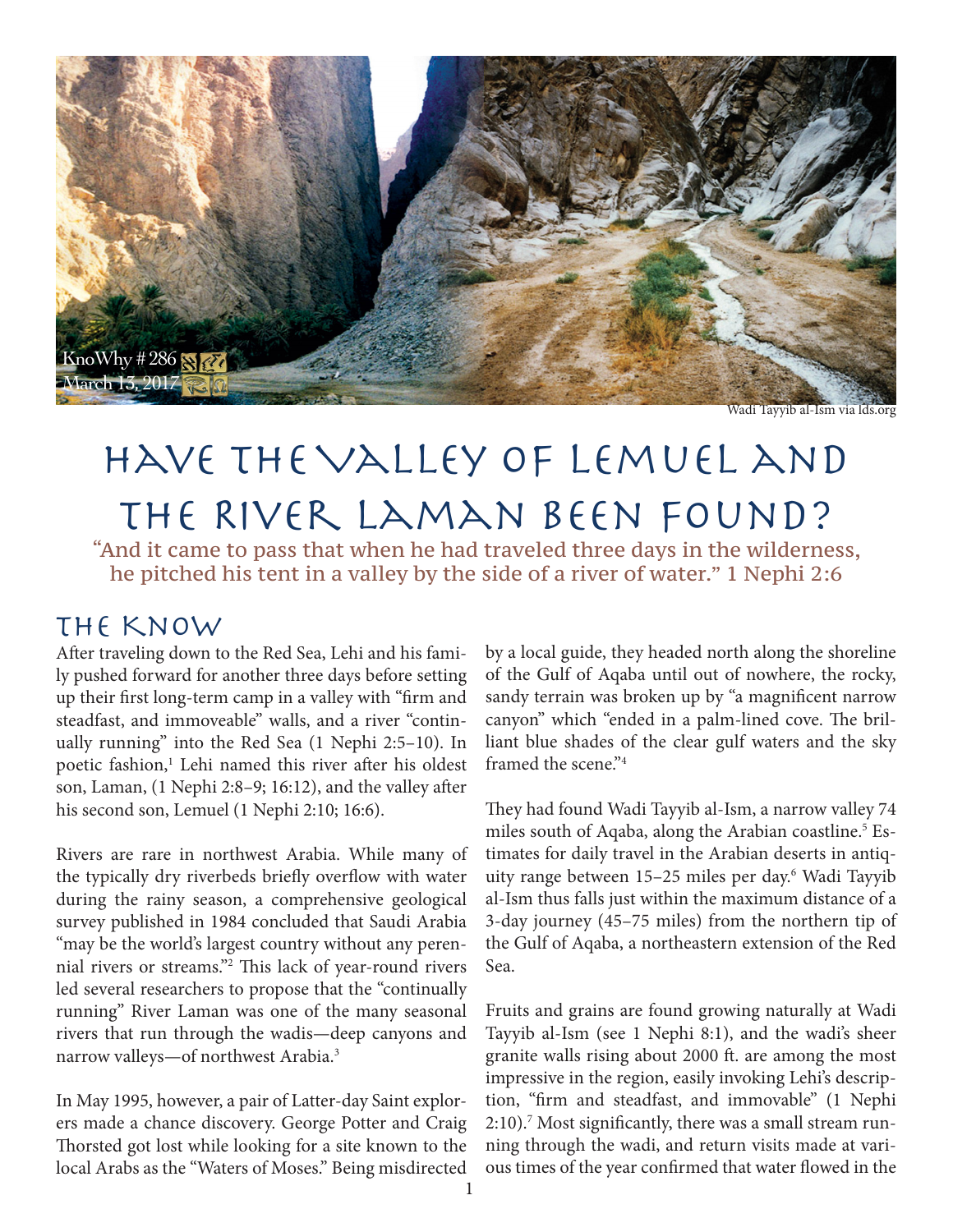stream throughout the year.<sup>8</sup> Potter and his colleagues had discovered the first—and to date, the only—known perennially flowing river or stream in all of northwest Arabia.

Today, few would call the small stream a river, but it may have been more like a river in Lehi's day. Some accounts from antiquity suggest that northwest Arabia was wetter anciently,<sup>9</sup> and the stream has been severely reduced in recent years as its water has been reallocated to more populated areas.<sup>10</sup> In any case, the Hebrew term nahar actually means "perpetual course of water" and was applied to both rivers and streams.<sup>11</sup>

The mouth of the stream currently falls short of reaching the sea by about three-eighths of a mile.12 Since the River Laman "emptied into the fountain of the Red Sea" (1 Nephi 2:9), this inconsistency led one scholar to discount Wadi Tayyib al-Ism as the Valley of Lemuel.<sup>13</sup> However, Egyptologist James K. Hoffmeier has cited evidence signifying that, since around 8th–6th century BC, "the Red Sea has retreated from its ancient shoreline by five hundred meters."14 Assessing the evidence of a changing shoreline, S. Kent Brown concluded, "all geological indicators point to the current mouth of Wadi Tayyib al-Ism lying under the waters of the Red Sea in antiquity."<sup>15</sup>

## The Why

It is impossible to be certain if Wadi Tayyib al-Ism is the Valley of Lemuel.16 Perhaps, since it was wetter in that region during ancient times, there were other perennial rivers and streams that have since dried up.<sup>17</sup> But the existence of Wadi Tayyib al-Ism, with its "firm and steadfast" granite walls and "continually running" stream demonstrates with certainty that a river-valley like the one described in 1 Nephi 2 really exists, and that it is within the distance of a 3 day-journey from the northern tip of the Gulf of Aqaba.

This is not an insignificant fact. The stream running through Wadi Tayyib al-Ism is currently the only documented perennial river or stream in the entire region of northwest Arabia—and it happens to be within a narrow 30-mile window wherein the Valley of Lemuel, with its "continually running" river, should be located.

Standard sources on Arabia in Joseph Smith's day failed to document even the presence of wadis with seasonal rivers in this region,<sup>18</sup> let alone the approximate location of the only perennial river in the area. As Daniel C. Peterson asked, "How did Joseph Smith know about the Wadi Tayyib al-Ism? Even in our information-rich contemporary environment, what could most of us say about it?"19

Realizing how unique a place like the Valley of Lemuel was in that region also helps readers better appreciate the way the Lord guided Lehi and his family. Lehi took his family from Jerusalem because the people there wanted to kill him (1 Nephi 2:1). Lehi needed to get out of town quickly. The Valley of Lemuel provided a safe place, with reliable access to food and water, where Lehi and his family could stop to regroup, gather supplies in preparation for their extended journey, and return to Jerusalem as needed (1 Nephi 3:2–4; 1 Nephi 7:2).

No wonder Lehi stopped, "built an altar of stones … and gave thanks unto the Lord" upon arrival (1 Nephi 2:7), and made exclamatory, poetic declarations exhorting his wayward sons to be firm, steadfast, and immovable like these impressive rock walls, and continuously running into the fountain of all righteousness like this clear-flowing stream (1 Nephi 2:9–10). After traveling through a "brutal wilderness," where "hardly a blade of grass breaks up the monotony,"20 Lehi no doubt recognized the Lord's hand in guiding his family to such a rare valley with a "continually running" river.

## Further Reading

S. Kent Brown, "The Hunt for the Valley of Lemuel," Journal of Book of Mormon Studies 16, no. 1 (2007): 64–73.

Jeffrey R. Chadwick, "The Wrong Place for Lehi's Trail and the Valley of Lemuel," FARMS Review 17, no. 2 (2005): 197–215.

George Potter and Richard Wellington, Lehi in the Wilderness: 81 New, Documented Evidences That the Book of Mormon is a True History (Springville, UT: Cedar Fort, 2003), 31–51.

George D. Potter, "A New Candidate in Arabia for the Valley of Lemuel," Journal of Book of Mormon Studies 8, no. 1 (1999): 54–63.